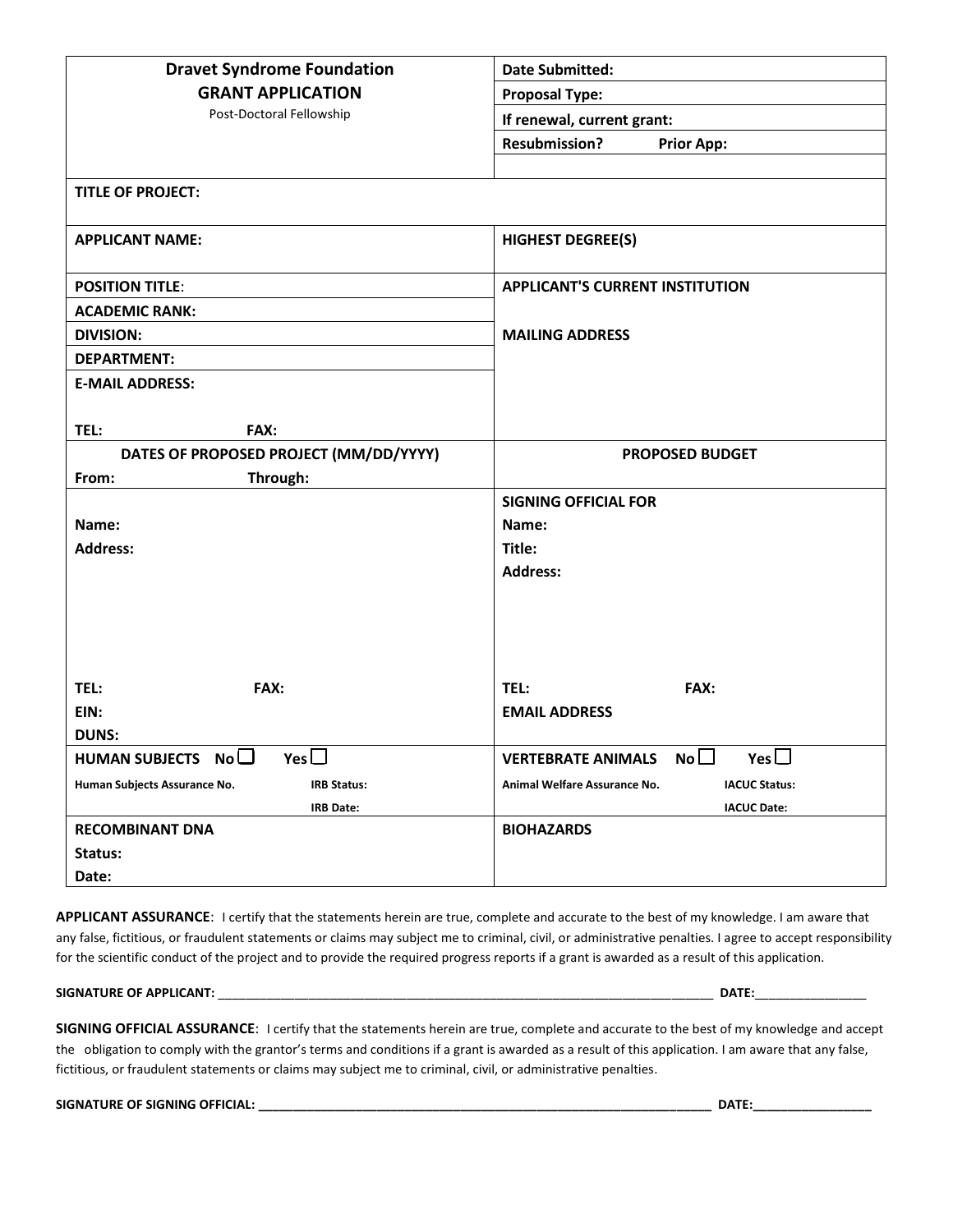**Contacts: Applicant, Supervisor and other Key Personnel**

|             |             | . . |
|-------------|-------------|-----|
| Role        | Role        |     |
| Name        | Name        |     |
| Institution | Institution |     |
| Title       | Title       |     |
| Division    | Division    |     |
| Dept        | Dept        |     |
| Address     | Address     |     |
|             |             |     |
|             |             |     |
| Tel:        | Tel:        |     |
| Email:      | Email:      |     |
| Role        | Role        |     |
| Name        | Name        |     |
| Institution | Institution |     |
| Title       | Title       |     |
| Division    | Division    |     |
| Dept        | Dept        |     |
| Address     | Address     |     |
|             |             |     |
|             |             |     |
| Tel:        | Tel:        |     |
| Email:      | Email:      |     |
| Role        | Role        |     |
| Name        | Name        |     |
| Institution | Institution |     |
| Title       | Title       |     |
| Division    | Division    |     |
| Dept        | Dept        |     |
| Address     | Address     |     |
|             |             |     |
|             |             |     |
| Tel:        | Tel:        |     |
| Email:      | Email:      |     |
| Role        | Role        |     |
| Name        | Name        |     |
| Institution | Institution |     |
| Title       | Title       |     |
| Division    | Division    |     |
| Dept        | Dept        |     |
| Address     | Address     |     |
|             |             |     |
|             |             |     |
| Tel:        | Tel:        |     |
| Email:      | Email:      |     |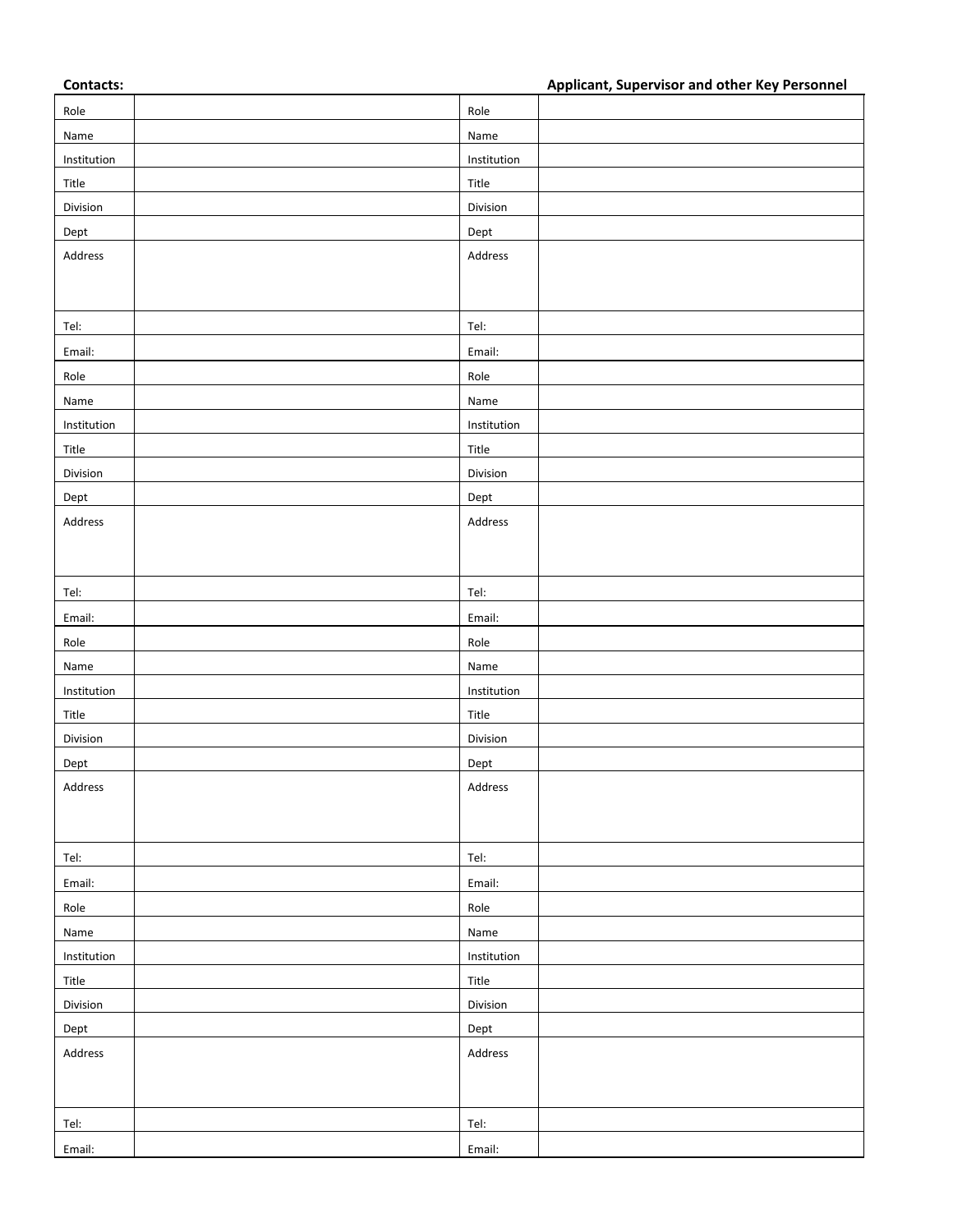# **LAY SUMMARY**

| APPLICANT NAME   | DATE SUBMITTED |
|------------------|----------------|
| TITLE OF PROJECT |                |

This Lay Summary will become public information; therefore, do not include proprietary/confidential information.

## **LAY SUMMARY – 10 lines maximum**